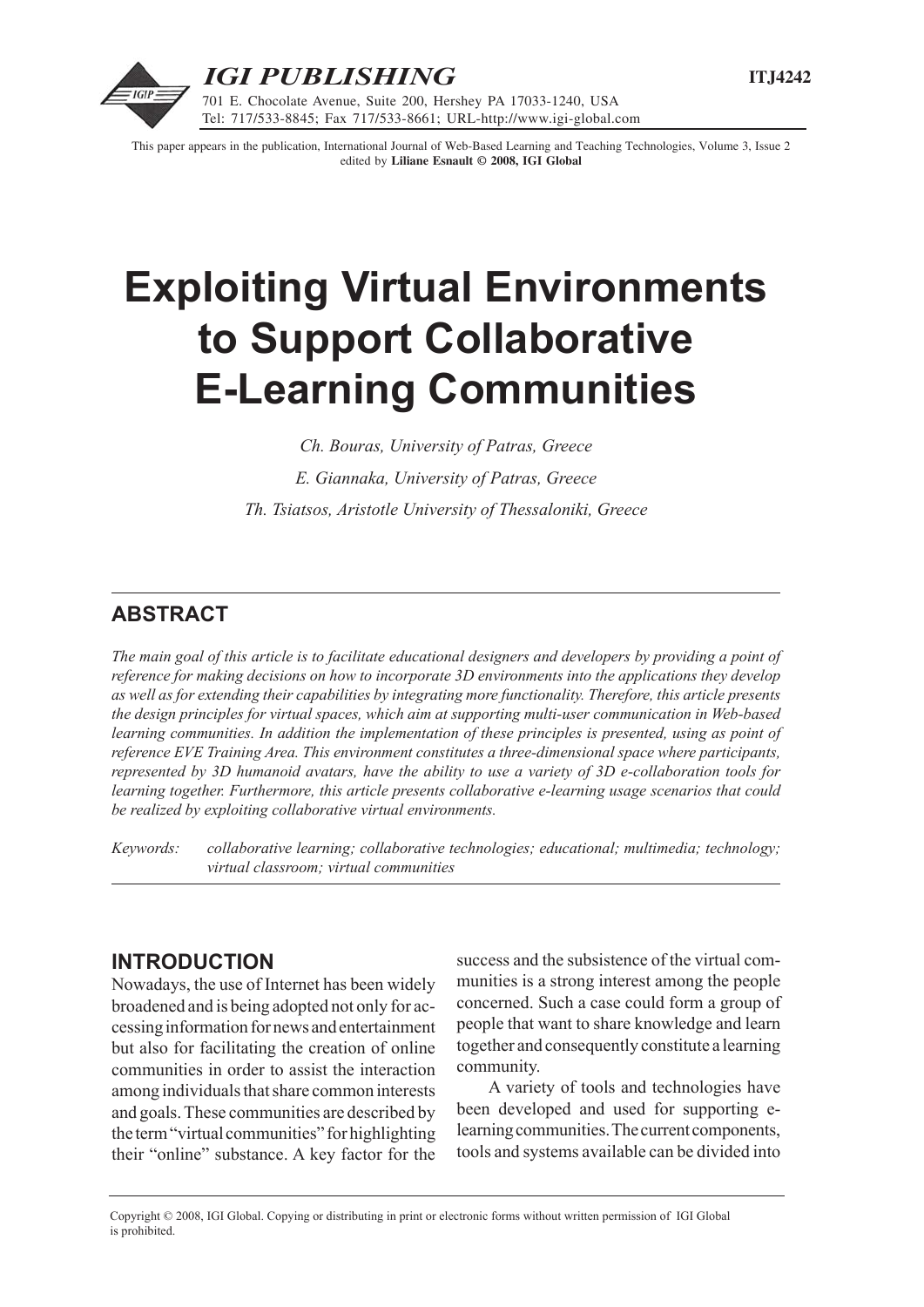three different basic categories as described in the literature (Bouras & Tsiatsos, 2006; Spellmann, Mosier, Deus, & Carlson, 1997): a) document-focused Web-based training tools, b) meeting-focused tools, and c) three dimensional (3D)- centered multi-user tools, which are based on multi-user Virtual Reality technology. In particular, the document-focused Web-based training tools (e.g., WebCT, www.webct.com) focus on the management of documents and on individual learning. As far as it concerns the meeting-focused tools, they focalize on the support of synchronous communication of a user group, which is independent of place. These tools that can be separated into videoconferencing tools (e.g., Microsoft's NetMeeting, www.microsoft.com) and synchronous training tools (e.g., Centra Symposium, www. centra.com), offer Web-based communication support, where participants are represented by their name and live video picture. Some of the video conferencing tools were designed especially for the purpose of training situations. The approach of these tools is to virtually represent the concept of frontal learning, that is, the situation of a lecturer sending information to a group of learners, with rather little feedback and almost no intended horizontal communication among the learners (Koubek & Müller, 2002). A general problem of these tools is the reduced social presence of the participants that are represented in windows, by means of live pictures. Often, these pictures are simple icons that have a low resolution and are quite small. Therefore, participants in such e-learning sessions experience a feeling of distance more than a feeling of group awareness (Kuljis & Lees, 2002). As far as it concerns multi-user Virtual Reality tools, in their majority, focus on letting each participant experience the existence of other participants as well as the interaction between them. The participants of a 3D virtual session are represented by avatars, which can navigate through 3D environments, and are able to view the actions of all other participants. Multi-user Virtual Reality technology tools, when used as communication media, offer the advantage of creating proximity and social

presence, thereby making participants aware of the communication and interaction processes with others. In case multi-user VR technology is used for supporting collaboration among the users, we refer to collaborative virtual environments (CVEs).

Multi-user VR technology tools, as well as meeting-focused tools, could be used for supporting learning communities. However, current e-learning applications have many limitations that should be overcome. Some of the main limitations involve the lack of peer contact and interaction of learners/users working alone and the need for flexible, available tutorial support. In addition, the theoretical advantages of multi-user VR technology are not exploited in an extended manner as they mainly offer text chat communication and users' representation through avatars. For example, advanced communication features, as voice or user gestures, are not commonly utilized.

The main goal of this article is to facilitate educational designers and developers by providing a point of reference for making decisions on how to incorporate 3D environments into the applications they develop, as well as for extending their capabilities by integrating more functionality. Furthermore, this article presents collaborative e-learning usage scenarios that could be realized by exploiting CVEs.

The remainder of this article is structured as follows. In Section 2 some basic issues of adopting virtual reality for supporting learning vs. traditional methods are presented. Section 3 summarises the related work on VR in education, training and collaboration, while Section 4 proposes design principles for tools and spaces aiming at supporting learning communities and e-collaboration. Section 5 presents the implementation of 3D collaborative virtual environments used for e-collaboration and e-learning, for demonstrating the way that the principles could be applied. The section that follows proposes collaborative e-learning usage scenarios that exploit multi-user Virtual Reality environments. Finally, some concluding remarks and planned next steps are briefly described.

Copyright © 2008, IGI Global. Copying or distributing in print or electronic forms without written permission of IGI Global is prohibited.